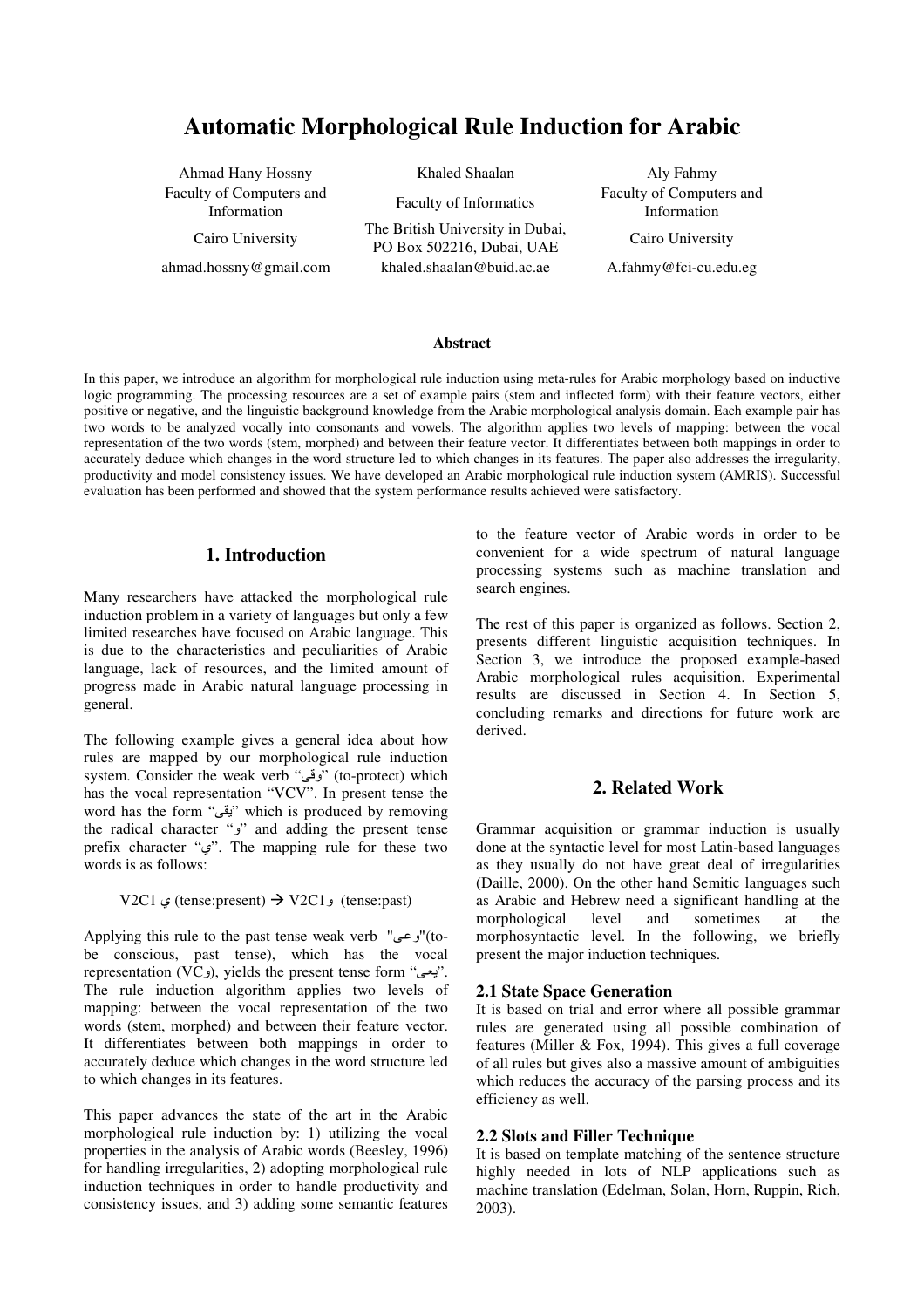#### **2.3 Stochastic Techniques**

**2.3.1 Genetic Programming** (Pappa & Freitas, 2004) utilizes prior knowledge of rule induction domain to build asset of functions and terminals used to evolve a rule and then compute fitness value of candidate rule induction algorithms of genetic programming population.

**2.3.2 Structural Zeros** technique uses statistical or machine learning techniques to cover also any an unobserved combination that may arise due to sparse data or hard syntactic constraints (Mohri & Roark, 2006).

#### **2.4 Case-Based Reasoning**

It employs relevance weighting to access similarities between cases, making use of rule induction results to assign weights to each attribute-value pair of the query case (Cercone, An, Chan, 1999). Cases in the case base can then be ranked according to their probability of relevance to the new case.

#### **2.5 Neural Networks**

It treats the rule induction process as a classification problem aims to classify the sample to some rules, so it propose an activation function that simulates the behavior of logic induction, such neural system is to be trained using input data and output classification of the data to build the rule on the neurons basis which is kind of supervised learning for when it gets the relevant weights as basis for neurons it constructs the rules (Silva & Ludermir, 1999).

Most of the mentioned techniques need lots of data samples to build the language model especially in the statistical and stochastic domains, which is not the case in the problem we handle where we need to build logical language model with few examples in a decreasing growing rate.

# **3. Example-Based Arabic Morphological Rules Acquisition**

In this section an automated morphological acquisition algorithm is presented along with its influence on the computational morphology module, it applies the inductive logic programming (Muggleton, 1999) concepts by dependency on example pairs and logic behind the acquisition process which is similar to automatic word guessing (Mikheev, 1997) that is used in French rule induction (Daille, 2000). In our discussion, we start with giving some related definitions of different sets, ordered pairs and operators. This is followed by the specification of the proposed algorithm of the automated rule generation. Finally, the parsing algorithm is presented.

The proposed learning technique depends on a set of example pairs and their corresponding feature vectors that are used for the training process.

**Definition 3.1:** Let  $\Sigma = \{i, ..., \}$  be the set of Arabic literals. Then a set  $\Sigma^+$  is the set of Arabic words of at least one literal.

**Definition 3.2:** Let  $\Sigma^+$  be the set of Arabic words of at least one literal. Then the binary operator  $\pm : \Sigma^+ \times \Sigma^+ \rightarrow$  $\Sigma^+$  is called the suffix and prefix concatenation operator.

**Definition 3.3:** Let  $\Sigma^+$  be the set of Arabic words of at least one literal. Then the binary operator  $*:\Sigma^+ \times \Sigma^+ \rightarrow$  $\Sigma^+$  is called the infix concatenation operator.

**Definition 3.4:** Let  $\Sigma^+$  be the set of Arabic words of at least one literal. Then the binary operator  $\div \Sigma^+ \times \Sigma^+ \rightarrow$  $\Sigma^{+4}$  is called the affix separation operator. It compares two Arabic words and maps the differences into a prefix, a suffix, an infix, and a stem word. The set  $\Sigma^{+4}$  is then called the set of uninflected words.

**Definition 3.5:** Let  $\Sigma_V = \{c, v\}$  be the set of vocal literals, where v denotes to vowel literal and c is the notation for consonant literals. Then the set  $\Sigma_V^+$  is the set of vocal words of at least one literal.

**Definition 3.6:** Let  $\Sigma_V^+$  be the set of vocal words and  $\Sigma^+$ be the set of Arabic words of at least on literal. Then a unary function  $Y: \Sigma^+ \to \Sigma_V^+$  be a mapping function from Arabic words to vocal words.

**Definition 3.7:** Let  $F = \{f_i | 1 \le i \le n\}$  be the feature set of an Arabic word. Let  $V_i$  be the value set of the word feature  $f_i$ . Then the ordered pair  $(f_i, v) \in \{f_i\} \times V_i$  is called a feature-value pair and the set  $P_{f_i}^{V_i}|_{i=1,\dots,n}$  is the set of feature-value pairs.

**Definition 3.8:** Let  $P_{f_i}^{V_i}\big|_{i=1,\dots,n}$  be the set of feature-value pairs. An ordered tuple

$$
\left(p_{f_1:v_1},\ldots,p_{f_n:v_n}\right)\in\prod_{i\in\{1,\ldots,n\}}P_{f_i}^{V_i}
$$

is called a featured vector.

**Definition 3.9:** Let  $P_{f_i}^{V_i}\big|_{i=1,\dots,n}$  be the set of feature-value pairs. Let  $\Sigma^{+4}$  be the set of uninflected words. A unary function  $\psi: \Sigma^{+4} \to \prod_{i \in \{1,\dots,n\}} P_{f_i}^{V_i}$  is called a featured vector mapping function.

A featured word is composed of sequence of vocal characters and a feature vector. It works both ways. It is a data structure while generating the rules and a primary key in the parsing process.

**Definition 3.10:** Let  $\prod_{i \in \{1,\dots,n\}} P_{f_i}^{V_i}$  be the set of feature vectors. Let  $\Sigma_V^+$  be the set of vocal words. Then a set

$$
W^F = \Sigma_V^+ \times \prod_{i \in \{1, \dots, n\}} P_{f_i}^{V_i}
$$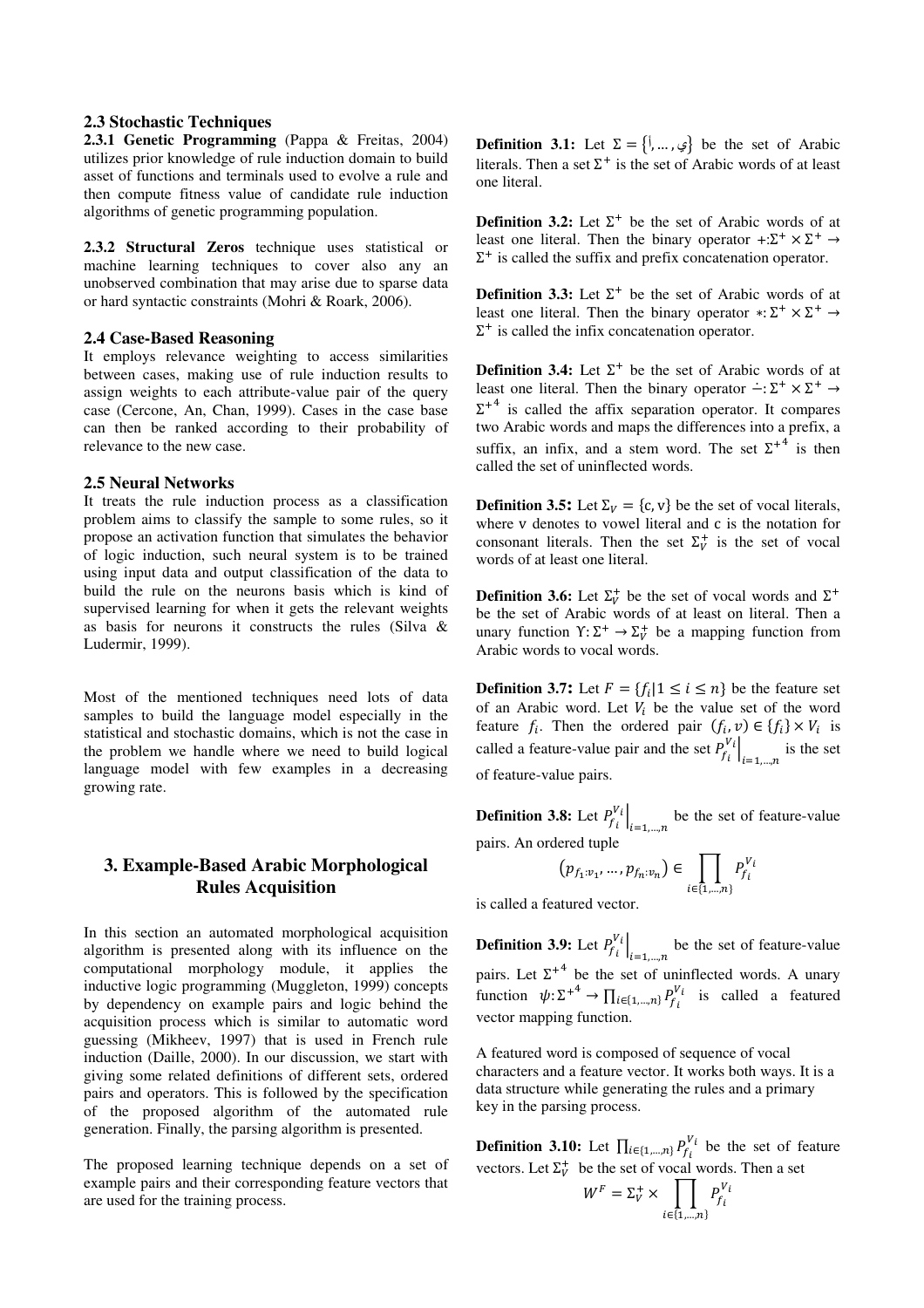is called the set of featured words and an ordered pair  $w^F \in W^F$  is called a featured word.

The distance will be measured by considering the sequence of vocal word. There are three cases when measuring a distance depending on the examined vocals whether they are similar vocal words, semi different vocal words or totally different vocal words. In similar vocal words, both words being examined have the same sequence of consonants and vocals.

Consider the word 'يلعبون' (they-are-playing [masculine]) having the vocal representation ' $C2C1C0$  $\epsilon$ '. It vocally matches the word 'يشربون' (they-are-drinking [masculine]) and hence has the same vocal representation. Semidifferent vocal words are having different vocal representation. They only differ in consonants.

Algorithm: derive\_rule Inputs: stem  $x$  and morphed word  $x$ Ouputs:  $R$ 

1. Extract the stem  $x$  from the morphed word  $x$  to get the uninflected word  $\tilde{x}$  and the affixes that form the prefix(es)  $\mathbf{x}^p$ , infix(es)  $\mathbf{x}^i$  and suffix(es)  $\mathbf{x}^s$ 

 $(\tilde{x}, \mathbf{x}^p, \mathbf{x}^i, \mathbf{x}^s) \leftarrow \mathbf{x} - x$ 

2. Derive the feature vectors for both **x** and  $\tilde{x}$ 

$$
\begin{array}{c} \left(\mathbf{x}_{f_1:v_1},\ldots,\mathbf{x}_{f_n:v_n}\right) \leftarrow \psi(\mathbf{x}) \\ \left(\tilde{x}_{f_1:v_1},\ldots,\tilde{x}_{f_n:v_n}\right) \leftarrow \psi(\tilde{x}) \end{array}
$$

3. Differentiate and compare the feature vectors of both of  $\psi(\mathbf{x})$ and  $\psi(\tilde{x})$  word via unification;

$$
(\mathbf{x}_{f_1:v_1},\ldots,\mathbf{x}_{f_n:v_n}) \doteq (\tilde{x}_{f_1:v_1},\ldots,\tilde{x}_{f_n:v_n})
$$

If 
$$
\mathbf{x}_{f_i:v_i} = \text{and } \tilde{\mathbf{x}}_{f_i:v_i} = v_i
$$
 then  
\n $r: r_{f_i:v_i}^L \rightarrow \mathbf{x}^p + r_{f_i:v_i}^R + \mathbf{x}^s$   
\nIf  $\mathbf{x}_{f_i:v_i} = v_i$  and  $\tilde{\mathbf{x}}_{f_i:v_i} = \text{then}$   
\n $r: r_{f_i:v_i}^L \rightarrow \mathbf{x}^p + r_{f_i:v_i}^R + \mathbf{x}^s$   
\nIf  $\mathbf{x}_{f_i:v_i} = v_i$  and  $\tilde{\mathbf{x}}_{f_i:v_i} = v_i$  then  
\n $r: r_{f_i:v_i}^L \rightarrow \mathbf{x}^p + r_{f_i:v_i}^R + \mathbf{x}^s$   
\nIf  $\mathbf{x}_{f_i:v_i} = v_i$  and  $\tilde{\mathbf{x}}_{f_i:v_i} = \tilde{v}_i$  then  
\n $r: r_{f_i:v_i}^L \rightarrow \mathbf{x}^p + r_{f_i:v_i}^R + \mathbf{x}^s$ 

4. Generate vocal representations of x.

$$
\mathbf{x}^{\Upsilon} \leftarrow \mathbf{x}^{p} + \Upsilon(\mathbf{x}) + \mathbf{x}^{s}
$$

5. Generate the  $j^{\text{th}}$  rule r<sub>j</sub>

$$
R: (\mathbf{x}^Y, r_{f_i:V_i}^L) \to \mathbf{x}^p + r_{f_i:\widetilde{V}_1}^R + \mathbf{x}^s
$$

where  $1 \le i \le n$ , and *n* is the number of features.

6. Return  $R$ .

## Figure 1: Pseudo code Algorithm for learning Arabic morphological rules from examples

Consider the word 'دون) 'they-are-stressing-on [masculine]) with a vocal representation 'ونC2C1C0ي'. It has one more consonant than 'يشدون' (they-are-pulling [masculine]) with a vocal representation ' $c$ 21C0 $c$  $\cdot$ . The last cases are totally different vocal words where vowels

are misplaced or differ in number such as 'بنوون' (theyintending [masculine]) which has the vocal representation 'نوی' which having past 'نوی' which has the vocal representation 'ىV1C0' and 'ون) 'they-interested in [masculine]) which has the vocal representation 'ونV1C0ي 'which having past 'ىه 'which has the vocal representation 'ىV1C0'.

The rule generation algorithm listed below in Figure 1 describes the steps followed to get the literal and feature vectors mapping between a stem and its inflected form. Throughout this algorithm, feature vectors are represented as lists. The algorithm uses a unification-based assignment. The underscore symbol ' ' represents a 'do not care' case.

The algorithm takes as input a stem  $\tilde{x} \in \Sigma^+$  and an inflected word form  $\mathbf{x} \in \Sigma^+$ . Then, it applies the n-gram algorithm for computing the dissimilarity between the two input words to derive the breakdowns of the inflected word into affixes and a stem  $\tilde{x} \in \Sigma^+$ . Then it compares the stem  $\tilde{x}$  with the inflected word  $\tilde{x}$  to derive the literal mapping rules. The feature vectors of both the input word  $(\mathbf{x}_{f_1:v_1}, ..., \mathbf{x}_{f_n:v_n})$  and the stem  $(\tilde{x}_{f_1:v_1}, ..., \tilde{x}_{f_n:v_n})$  are also compared to derive the features mapping rules. Finally, a rule <sup>r</sup>: that represents both the literal and features mapping is generated.

Every generated rule  $R$  is verified against an indexed rule base for redundancy, ambiguity and transitivity before it is accepted to be added to the rule base.

The following techniques are applied in order to maintain an efficient rule base:

If the RHS part of a newly generated rule has included an expression that occur as a whole RHS of another existing in the rule base then replace this expression by the LHS of the existing rule. For example, give the following;

$$
R_i: (\mathbf{x}_i^Y, r_{f_i:v_i}^L) \to \mathbf{x}^p + r_{f_i:\tilde{v}_i}^R + \mathbf{x}^s
$$
  

$$
R_j: (\mathbf{x}_j^Y, r_{f_i:v_i}^L) \to \mathbf{x}_j^p + (\mathbf{x}_i^p + r_{f_i:\tilde{v}_i}^R + \mathbf{x}_i^s) + \mathbf{x}_j^s
$$

The new rule is modified to;

$$
R_j: (\mathbf{x}_j^Y, r_{f_i:v_i}^L) \to \mathbf{x}_j^p + (\mathbf{x}_i^Y, r_{f_i:v_i}^L) + \mathbf{x}_j^s
$$

Merge or combine rules if they have common featurevalue pairs that will construct a more generic rule with respect to their LHSs and RHSs. This will results in reducing the pattern matching time and the complexity of the generated rules.

For example the following two grammar rules have different LHS but similar  $(f_i, v)$  pair at their RHS. The two rules can be resolved by replacing them with a that includes the value of this pair as unbound, e.g.  $(f_i, \_).$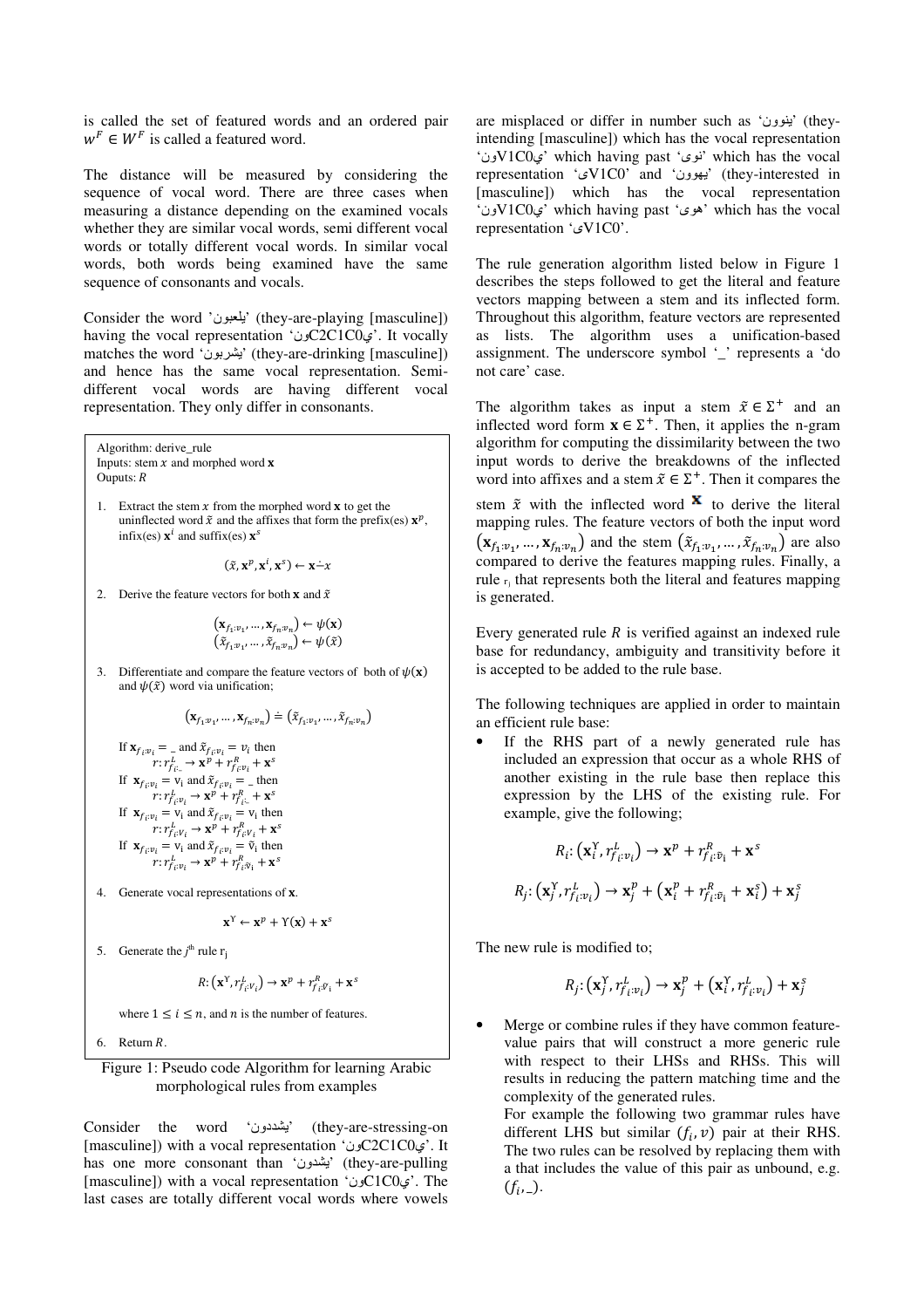$$
R_i: (\mathbf{x}_i^{\Upsilon}, r_{f_i:v_i}^L) \to \mathbf{x}^p + r_{f_i:v_i}^R + \mathbf{x}^s
$$
  

$$
\tilde{R}_i: (x_i^{\Upsilon}, r_{f_i:\tilde{v}_i}^L) \to \mathbf{x}^p + r_{f_i:v_i}^{\tilde{R}} + \mathbf{x}^s
$$

The combined rule is

$$
R_i: (\mathbf{x}_i^{\Upsilon}, r_{f_{i-}}^L) \to \mathbf{x}^p + r_{f_i: v_1}^R + \mathbf{x}^s
$$

Using the rule base for morphological analysis has become quite simple:

- Convert the inflected Arabic word into its vocal representation in an abstract form that consists of consonants and vowels.
- Index each letter in the input word its position.
- Search the rule base for the rule that better matches the vocal representation.
	- o If no rule matches found for the vocal representation, the parser looks for the most similar rule using Levenshtein's weighted distance (1966) estimated by Wagner and Fisher algorithm (Wagner & Fisher, 1974).
- Retrieve this rule from the rule base.
- Fire (execute) the rule to build a new word featurevalue pairs according to the fired rule and produce the stem.
- Lookup the stem in the lexicon to return the stem and its features.

Example for the analysis process:

Let the tested inflected word be 'ون) 'they discover [masculine]).

Convert it to vocal characters so it becomes 'V0C1C2C3V4C5'

Search for the vocal string in the LHS of the generated grammar rules

It matches with the LHS = ' $C3C2C1$ ين $C3C2C1$ matching rule is:

### ونC3C2C1ي

[type:verb..tense:present..sex:male..count:plural..person:T hird]  $\rightarrow$   $+$   $\sqrt{C3 C2 C1}$  }

[type:verb..tense:past..sex:male..count:singular..person:Th ird] +  $\epsilon$ 

by this rule we deduce that the root is defined by removing *yaa* 'ي 'character from the first of the word and adding *alef* '<sup> $\dagger$ </sup> character at the first of the word and *alef layena '* $\omega$ <sup>'</sup> at the end of the word, so we can search for it in dictionary by word 'إهتدى'

The changed features of the analyzed word according to the rule are the tense from past to present , and the count from singular to plural , and the other features either having constant values or the same as the stem like the person *feature* which is third person for stem and morphed words.

# **4. Experimental Results**

In this section we discuss the results of an experiment that shows the convergent rate of the rule generation algorithm as the sample size increases. The experiment simply runs the proposed leaning algorithm on a sample set of 2500 words separated into several subsets of 500 each, the data is gathered from a raw corpus captured from news site (www.alarabiya.net) and tagged as part of speech (POS) using Arabic tagset described in (Khoja, Garside, Knowles, 2001).



Figure 2: Number of generated rules against the sample size

The learning results of running algorithm that acquires Arabic morphological rules using a set of example pairs that forms a sample set of size 2500 word has produced 1160 morphological rules. They are depicted in Figure 2 using the results presented in Table 1. The results show that the changes in the number of rules as the data set increases.

| No. Of Tokens | No. Of Rules |
|---------------|--------------|
| $0 - 500$     | 400          |
| $500 - 1000$  | 280          |
| $1000 - 1500$ | 250          |
| $1500 - 2000$ | 140          |
| $2000 - 2500$ | 90           |
| Total         | 1160         |

Table 1: Number of generated rules against the change in the sample size

To check the effectiveness of the generated grammar, two sets of data are checked against induced rules. First set is the data used to train the system and is called positive data. Second set is raw data collected randomly from a news website.

Analyzing the results of the first set, 98% of the training words correctly matched the induced rules and 2% of them have wrong matching or no matching rule at all. Almost 75% of the training words matched one rule only and 25% matched more than one rule, which leads to ambiguity that should be resolved. Analyzing the results